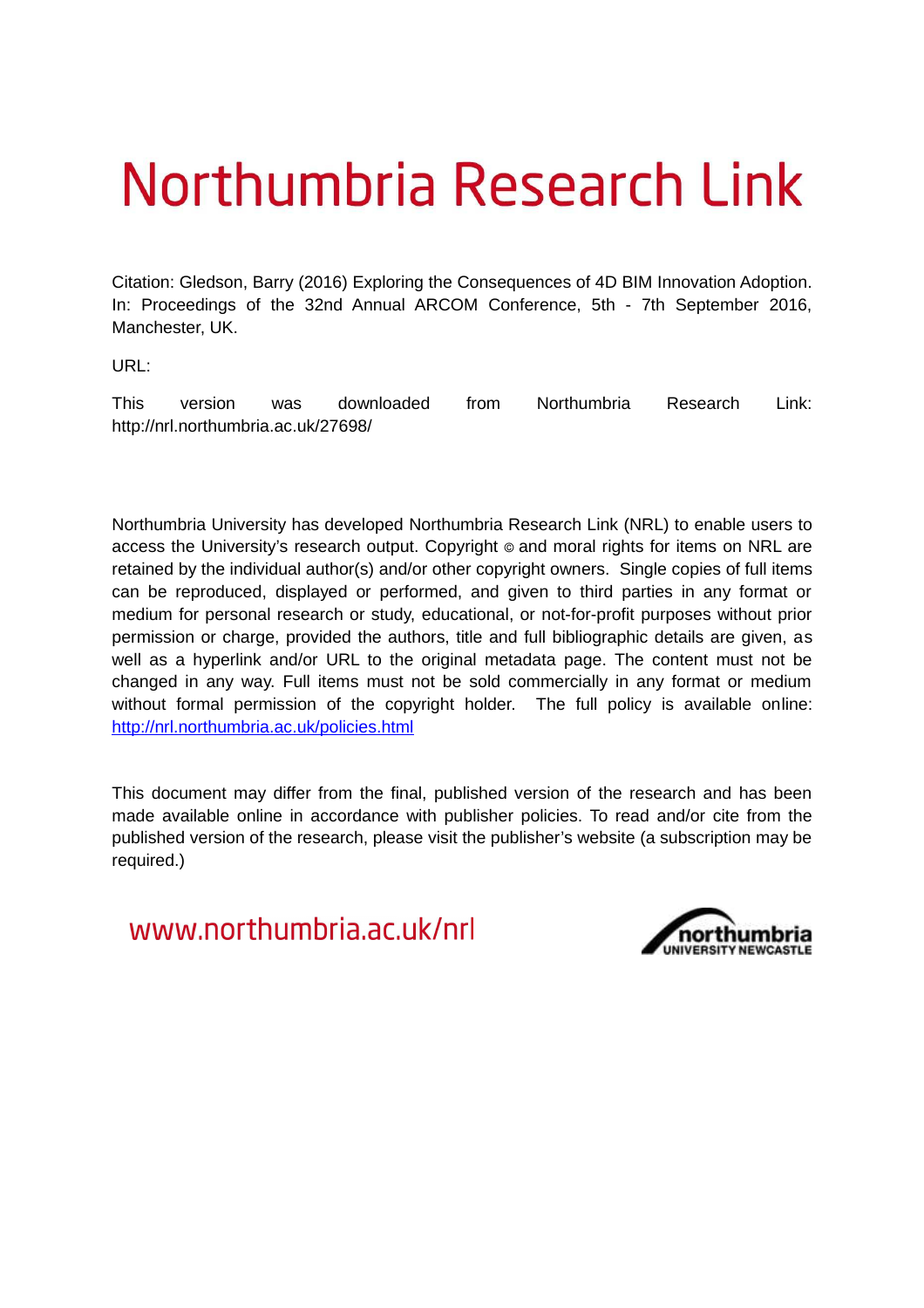# **EXPLORING THE CONSEQUENCES OF 4D BIM INNOVATION ADOPTION**

#### **Barry Gledson<sup>1</sup>**

*Faculty Environment and Engineering, Northumbria University, Ellison Place, Newcastle upon Tyne, NE1 8ST, UK* 

UK Government has ambitions for improvements in construction project time predictability. Better management of construction innovations into use could help with this aspiration, but despite a recent drive advocating Building Information Modelling (BIM) innovation adoption, the construction industry is still perceived to have low innovation levels in comparison with other sectors. The purpose of the work was to explore the use and consequence of 4D BIM innovation in relation to construction time predictability. Insights were gained using semi-structured telephone interviews conducted with a range of construction practitioners. Several dimensions of consequences of 4D BIM innovation adoption were considered including desirable/ undesirable consequences, direct/indirect consequences and anticipated/unanticipated consequences. In addition to consideration of the benefits and demand for 4D BIM, the results also reveal criticisms over current planning mediums and process inefficiencies. Results also reveal concerns over the additional work required to create 4D plans, and the quality of the plans produced.

Keywords: 4D planning, Building Information Modelling, BIM, innovation diffusion

## **INTRODUCTION**

A 2013 UK Government strategy report (HM Government, 2013) outlined a 'Vision for 2025' for six key aspirations including construction project time performance. By 2025 this is targeted to be 50% faster than the 2013 performance, with measurement achieved through 'time predictability' key performance indicators (KPIs). Whilst it can be argued that improvements in construction time predictability and reductions in construction time are distinct and should be disentangled, the use of 4D BIM is considered a useful addition to the construction planning process that can help realise these dual Government ambitions. 4D BIM is where a 3D-model incorporates the fourth time dimension in order to simulate and rehearse planned construction sequences.

Key benefits of the application of 4D planning involve the reduction of uncertainty from the planning process. Previous quantitative research presented at the  $31<sup>st</sup> ARCOM$ conference reported on an investigation into the diffusion of 4D BIM as an innovation, and an increasing rate of adoption was found with the typical time lag between awareness and first use revealed as being between 1.75 – 3.00 years (Gledson, 2015). As part of a wider PhD project, concurrent qualitative data was also collected to support the findings of the quantitative research. In particular the aim of this research was to further explore and predict the consequences of 4D BIM innovation adoption, and to ultimately consider if the use of 4D BIM can help improve the time predictability of construction projects in

 $\overline{a}$ 

<sup>1</sup> barry.gledson@northumbria.ac.uk

Gledson, B (2016) Exploring the Consequences of 4D BIM Innovation Adoption. *In*: P W Chan and C J Neilson (Eds.) *Proceedings of the 32nd Annual ARCOM Conference,* 5-7 September 2016, Manchester, UK, Association of Researchers in Construction Management, Vol 1, 73-82.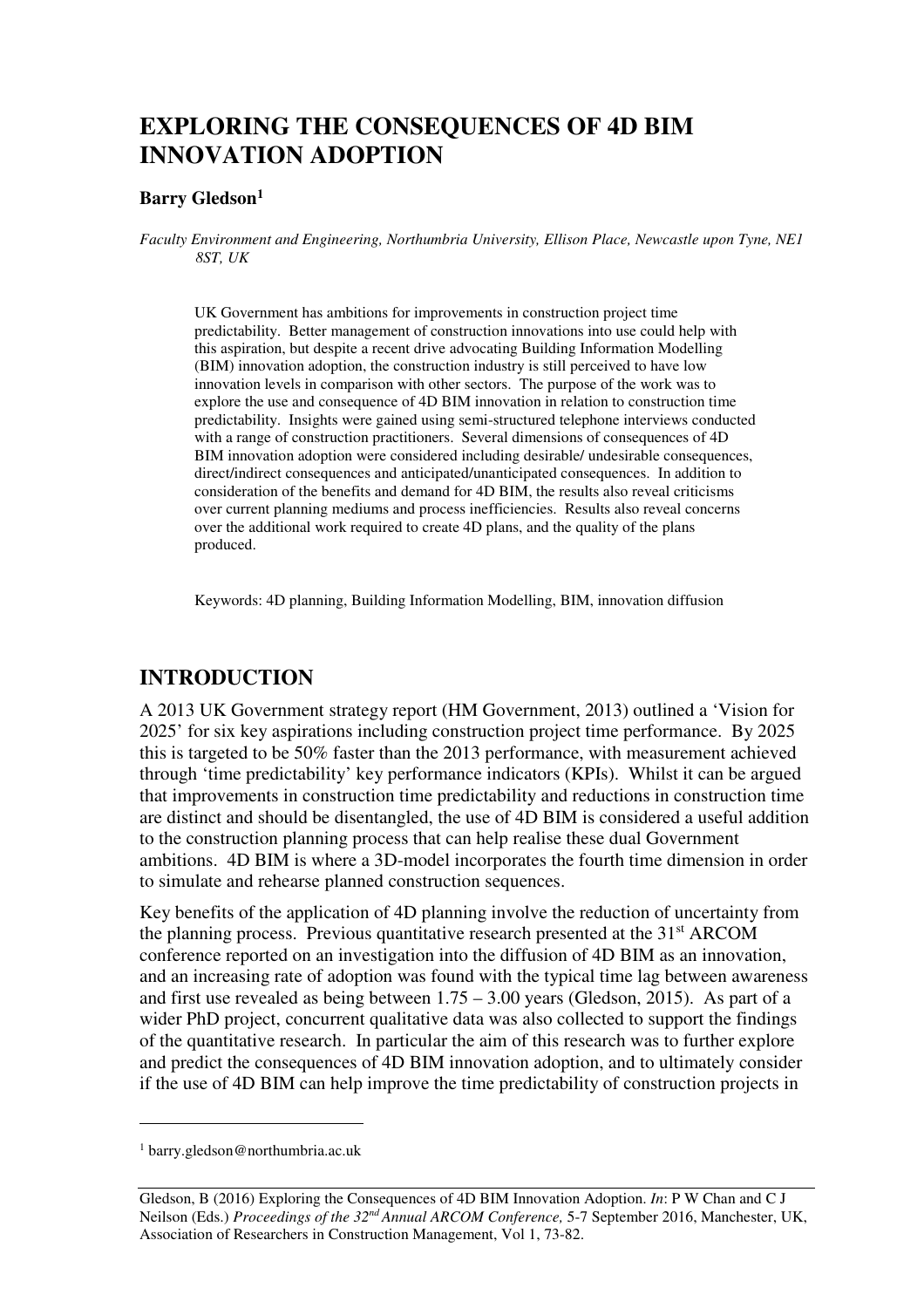order to improve certainty and therefore speed. This paper presents summary results of some of the qualitative data gathered.

#### **4D BIM as an innovation**

An innovation is defined as "*an idea, practice or object that is perceived as new by an individual or other unit of adoption*" (Rogers, 2003). Though innovations may offer improvements, many researchers (Demian and Walters, 2014; Gambatese and Hallowell, 2011; Koskela and Vrijhoef, 2001; Slaughter, 1998) believe that the industry suffers from low rates of innovation generation and absorption. Innovations have been classified into five separate innovation types by with researchers (Koskela and Vrijhoef, 2001; Reichstein *et al*., 2005) arguing that the most frequent innovation types in construction are *incremental* or *modular* in nature, and are usually product, rather than process-based generated by suppliers, because of difficulties in implementing innovations that require larger scale systematic change. The structure and project based nature of the industry have both been identified as affecting the rate of industry innovation adoption (Dubois and Gadde, 2002; Emmitt, 2010; Harty, 2005; Taylor *et al*., 2004; Winch, 2003) and Walker (2016) argues that "*effective innovation requires an understanding of the context in which the innovation came about, the way that it may be adapted or replicated in future and the implications of this on creating value for an enterprise or organization*".

Despite having its origins in the late 1980s through the work of Marin Fischer and associates from Stanford University, 4D BIM as an innovation has recently come to prominence partly because of the targeted improvements in construction project time predictability (HM Government, 2013), and because industry practitioners have been encouraged to challenge standard planning solutions (Greenwood and Gledson, 2012). The use of Building Information Modelling (BIM) offers opportunities to enhance functions of construction planning. BIM has been categorized as an innovation (Brewer and Gajendran, 2012; Davies and Harty, 2013) that is radical, transformative and disruptive (Gledson, 2016).

The rich information contained within a BIM can be re-used for purposes such as time scheduling (Kensek, 2014) in 4D mediums that link a construction programme to a 3Dmodel. 4D BIM can be described as a method that allows the combination of 3D representations of the product that is to be built, with the time schedule data (and possibly a 3D representation of the surveyed existing site conditions) to virtually model the process of construction. "*Such integration, in turn, allows for three dimensional representation of when and where physical objects are planned to be built or demolished and enables co-builders to visually identify conflicts between their different work tasks and domain specific designs. This function should, in theory, support the planning activities for the above described co-creation construction efforts*" (Trebbe *et al*., 2015).

Currently, 4D BIM enhances traditional construction planning by allowing visualisation and interrogation of construction sequences (Gledson and Greenwood, 2014, 2016). Traditionally, the most frequently used communication formats for planning were bar charts produced from CPM scheduling software. Researchers have also identified that 4D BIM is able to improve communication of the construction plan by helping narrow the communication gap (Dawood, 2010; Heesom and Mahdjoubi, 2004; Liston *et al*., 2001; Mahalingam *et al*., 2010) which should, in turn reduce the '*transactional distance*' between actors (See Barrett, 2002; Moore, 1993; Soetanto *et al*., 2014).

Rogers (2003) identifies one of the main criticisms of diffusion research as a '*Proinnovation bias'*, where, because innovation is implicitly a positive word, the bias is the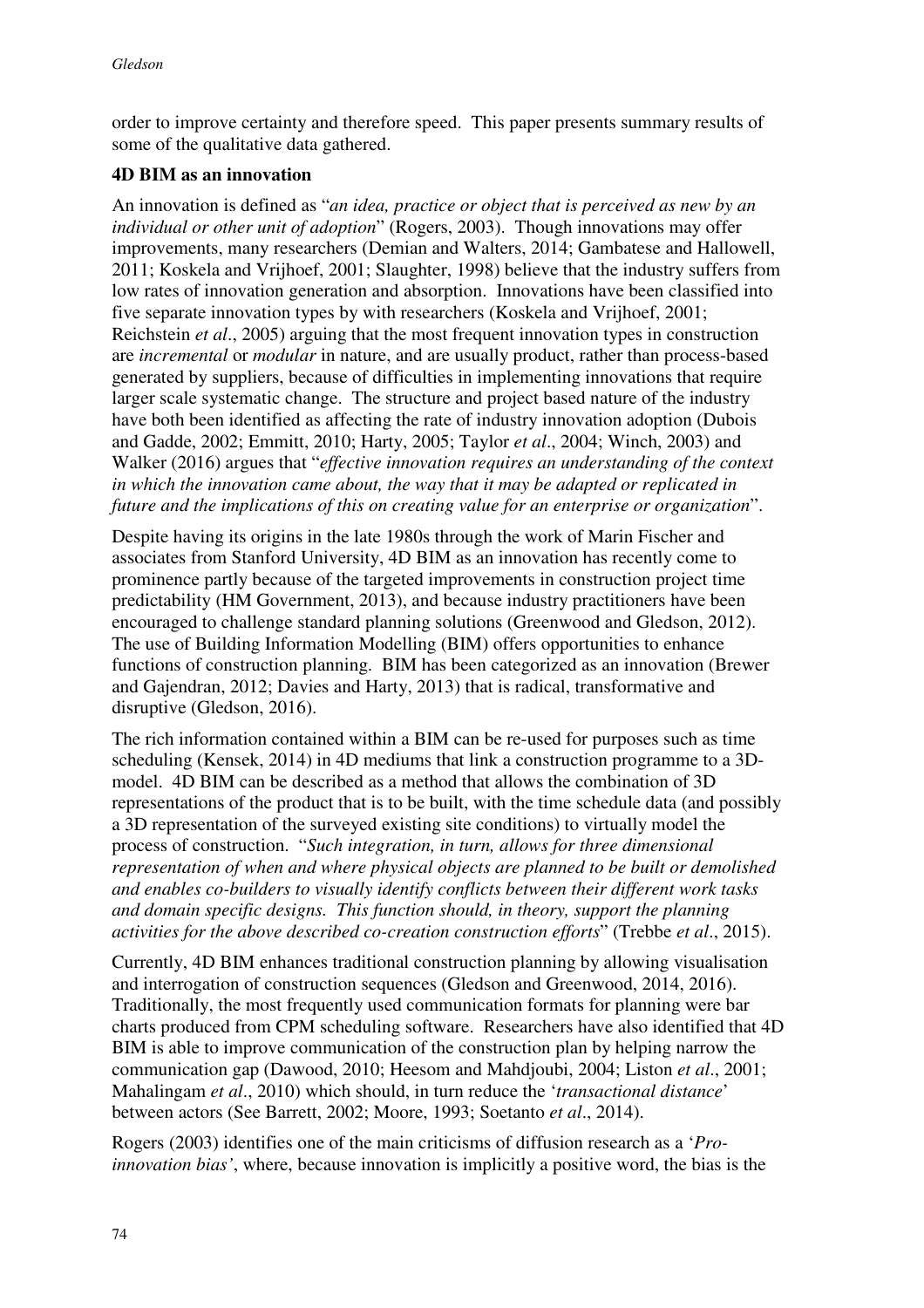assumption that an innovation should be diffused and should be adopted by members of the social system in a rapid manner.



*Figure 1: Transactional distance within communication processes* 

#### *Consequences and the pro-innovation bias*

However, there are always consequences involved in any innovation adoption, and these consequences can be negative as well as positive. Walker (2016) argues that unintended consequences require minimization and intended consequences require amplification. There is however, little research in the way of the consequences of innovations and Rogers (2003) attempts to clarify why this might be. He suggest that change agencies assume or over emphasize that all aspects of innovation will be positive; that data collection methods are usually inadequate; and the effects of consequences are not readily measured.

Rogers (2003) believed that it would be useful to analyse three dimensions of consequences:

- •Desirable versus undesirable consequences
- •Direct versus indirect consequences
- •Anticipated versus unanticipated

In this research, during the semi-structured interviews participants were asked to consider these dimensions in relation to 4D BIM.

## **METHOD**

Qualitative interviews were conducted concurrently while data were collected through the questionnaire survey. The questionnaire concluded by asking Participants if they would be willing to participate in a follow up interview. In total 13 participants agreed and subsequent telephone interviews were arranged. The question list was sent in advance to allow participants to more fully consider their responses in advance of the interview. Audio from all interviews was captured digitally and verbatim transcripts were produced using a word processing application. The Computer Assisted Qualitative Data Analysis Software (CAQDAS) package used earlier was used to aid the analysis of the qualitative data. Codes were pre-assigned to capture and compare the responses against each question with subsequent coding occurring during the analysis as various themes emerged.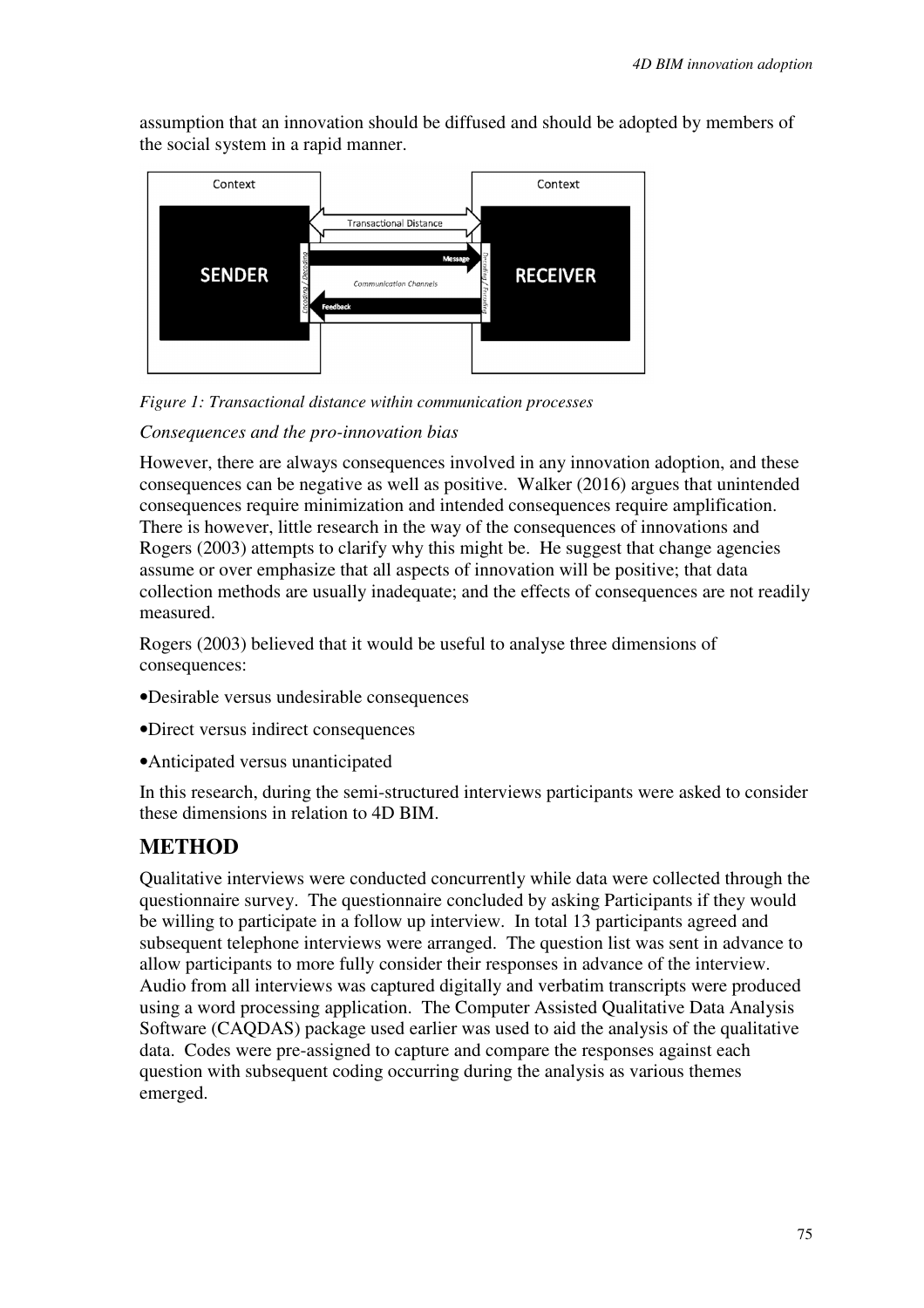# **RESULTS AND ANALYSIS**

Many researchers (Demian and Walters, 2014; Gambatese and Hallowell, 2011; Koskela and Vrijhoef, 2001; Slaughter, 1998) (Slaughter, 1988; Koskela and Vrijhoef 2001; Gambatese and Hallowell, 2011; Demian and Walters, 2014) believe that the industry suffers from a low rate of innovation. Participants were asked:

#### **What is you assessment of the level of innovation in the construction industry?**

Construction was described as *"Not a highly innovative industry"* (Participant 7), there was general agreement with the literature that there was a low rate of direct innovation and that construction "*lags behind other industries*" (Participant 47). Criticism of traditional construction methods and techniques were expressed, with concerns that even though newer, safer means of performing construction work were available, low levels of such technological innovation adoption were apparent. Participants considered that typical innovation adoption in construction related to alternative or substitution materials, such as *"the likes of light fittings* [that] *have changed to LED types*" (Participant 94). These are what Slaughter (1998; 2000) referred to as *incremental innovations*, which create improvements to existing practice with minimal impacts upon the wider system. Despite this, several participants were optimistic about both recent trends in construction innovation "*it is improving [in] the last few years"* (Participant 41) and future opportunities "*there are lots of barriers in the way, but I do think it's getting there"*  (Participant 56). Several of the barriers discussed related to industry structure.

Researchers have also argued that construction innovation must be considered within the context of the industry itself because of the characteristics of the industry; that it is analogous to a decentralised complex system, project based in nature, using Temporary Project Organisations (TPO) as delivery vehicles. Various researchers believe that these attributes directly affect the impact of innovations (Dubois and Gadde, 2002; Winch, 2003; Taylor and Levitt. 2004; Harty, 2005; Emmitt, 2010). Participants were asked:

#### **Does the way the industry is structured affect the levels of construction innovation?**

This question promoted particularly emphatic responses from participants "*yes, massively so*" (Participant 7) and *"I think there is a massive problem within the industry in the way that it is structured"* (Participant 95). The location-dependent and project-based nature of the industry was identified as key aspects affecting levels of innovation, *"I think there is lots more challenges than the likes of the manufacturing industries. Obviously [there is the] location of where you are building compared to being in a more static place … we are building in a different place each time … [and] … the structure, culturally is very different"* (Participant 56).

Rogers (2003) considers 'the nature of the social system', its norms, and degree of network interconnectedness, to be a key aspect when considering the diffusion of innovations. Rather than explicitly discussing industry structure, participant concerns were focused more on the norms of the construction system including aspects of fragmentation, procurement processes, the market environment and business practices whilst challenges of *culture*, *time*, and *system complexity* also featured heavily in the interviews.

#### **Has 4D BIM impacted upon the planning of construction work?"**

In terms of actual 4D BIM use some participants considered that it was used more on "*bigger and more complex jobs*" (Participant 53) and that "*for the bigger projects, [such as] Terminal 5 [etc.] it's really important*" (Participant 11). Some participants from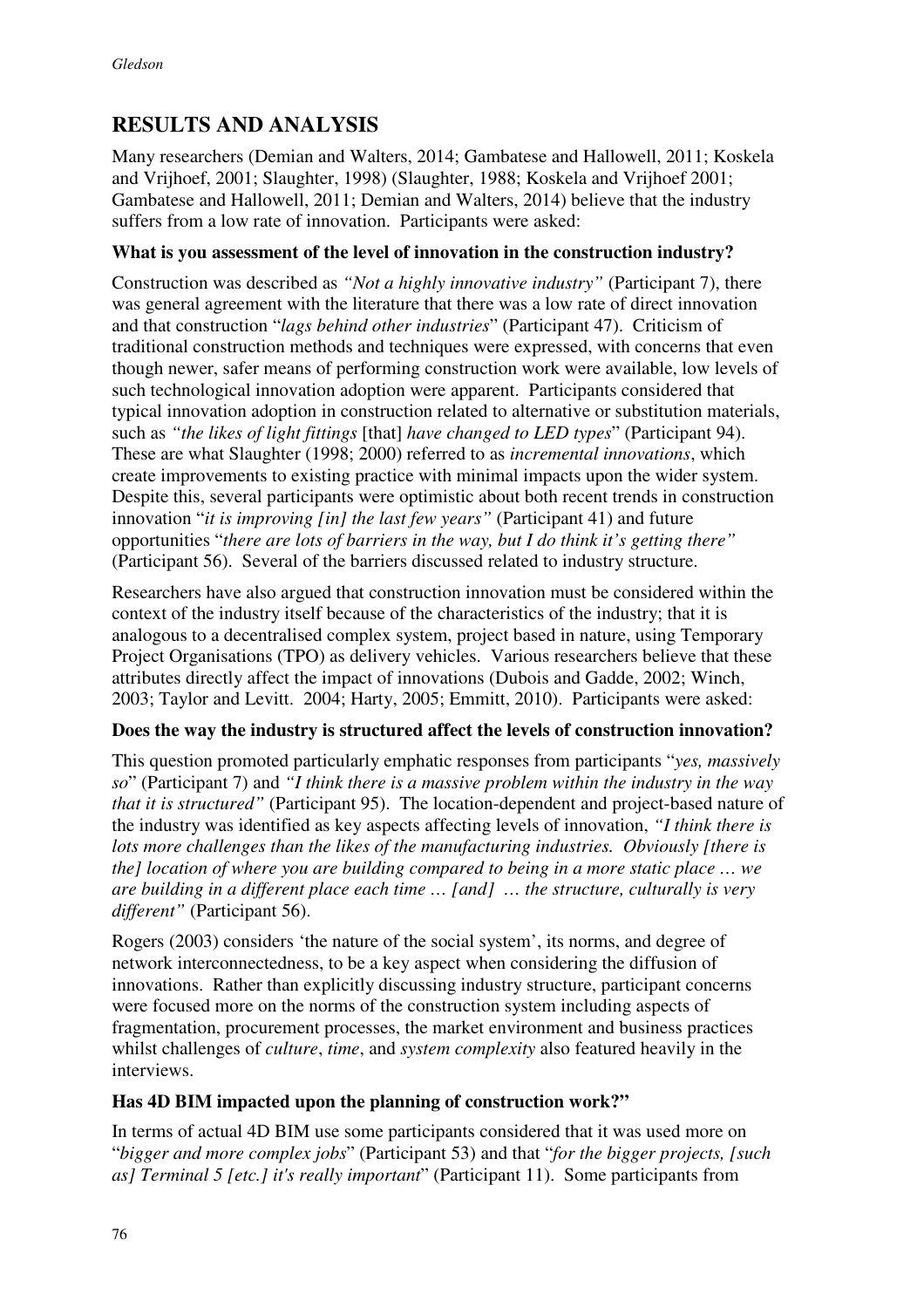adopter organizations noted that 4D BIM was being treated as a kind of added value service, only being provided as a specific additional service and then only if specified by the client team "*At this stage 4D BIM is dependent on the client buying into the concept; not de-facto given in our typical workflow. Still seems to need mainstream acceptance*" (Participant 184). Similarly, Participant 8 noted that his organization could provide 4D output, but were "*working purely based on demand. They are only providing it if it has been specified or clearly asked for".* 

In contrast, several participants who work for early adopter organizations that had implemented 4D BIM and had used this innovation across multiple projects were able to provide numerous examples of the benefits, which included: options analysis; being able to provide the client with alternative proposals; successfully resolving logistical challenges on site; arranging early procurement of materials; and reduction of programme durations.

One flaw with the use of bar charts for communication was identified by participant 19 who also advises on one of the major strengths of 4D BIM as an innovation: *"Nobody really looks at a programme do they? No, but they would look at a* [4D] *video of how the job is going together and they would understand it … because it's visual, everyone knows what the building looks like when it goes up, and what it will look like half constructed, but if they looked at the programme they wouldn't really have that visual image in their head"*.

Participant 63 however, noted caution when identifying that, despite the communication advantages that 4D BIM innovation offers through better visualizations of the plan, the traditional lack of a feedback loop to aid communication comprehension remains. "*In terms of construction I'd say that it [4D BIM] has increased the representation and visualization aspects, but what is missing in every part of the construction, in terms of planning, is the feedback. We take things for granted so we don't challenge anything … we talk about planning construction work about how it is about sequencing, but we don't improve it, [using] feedback. We just do it and say, 'Yes, I can see the plan, that is what I am doing' but we don't challenge that. We don't optimize the process, which BIM can do by increasing the representation for all stakeholders".*

#### **What are the consequences of 4D BIM innovation?**

#### *Desirable and undesirable consequences*

Participants articulated several desirable consequences including, the greater levels of detail in which the construction plan can be communicated, and the visualisation benefits of being able to see objects within the model being virtually constructed in alignment with the agreed construction sequence.

Other participants however viewed additional work content created as one of the undesirable consequences. *"I describe 4D BIM as a managers dream and a planners' nightmare. For the manager he can go into depth … [and] then decide whether he likes it or not and if something needs changing. It's a planners' nightmare because he's not just engaging with one manager… you get maybe 3 or 4 managers input which means that the programme is constantly getting more and more input, until you manage to hit something which in theory is good enough to be construction issue"* (Participant 7).

Participants generally see increased levels of client involvement as an undesirable consequence that will generate dysfunctional conflict. However, despite these concerns, the experiences of Participant 48 suggest that construction actors will continue to fulfil traditional roles regardless of the opportunities provided by 4D BIM innovation *"I would*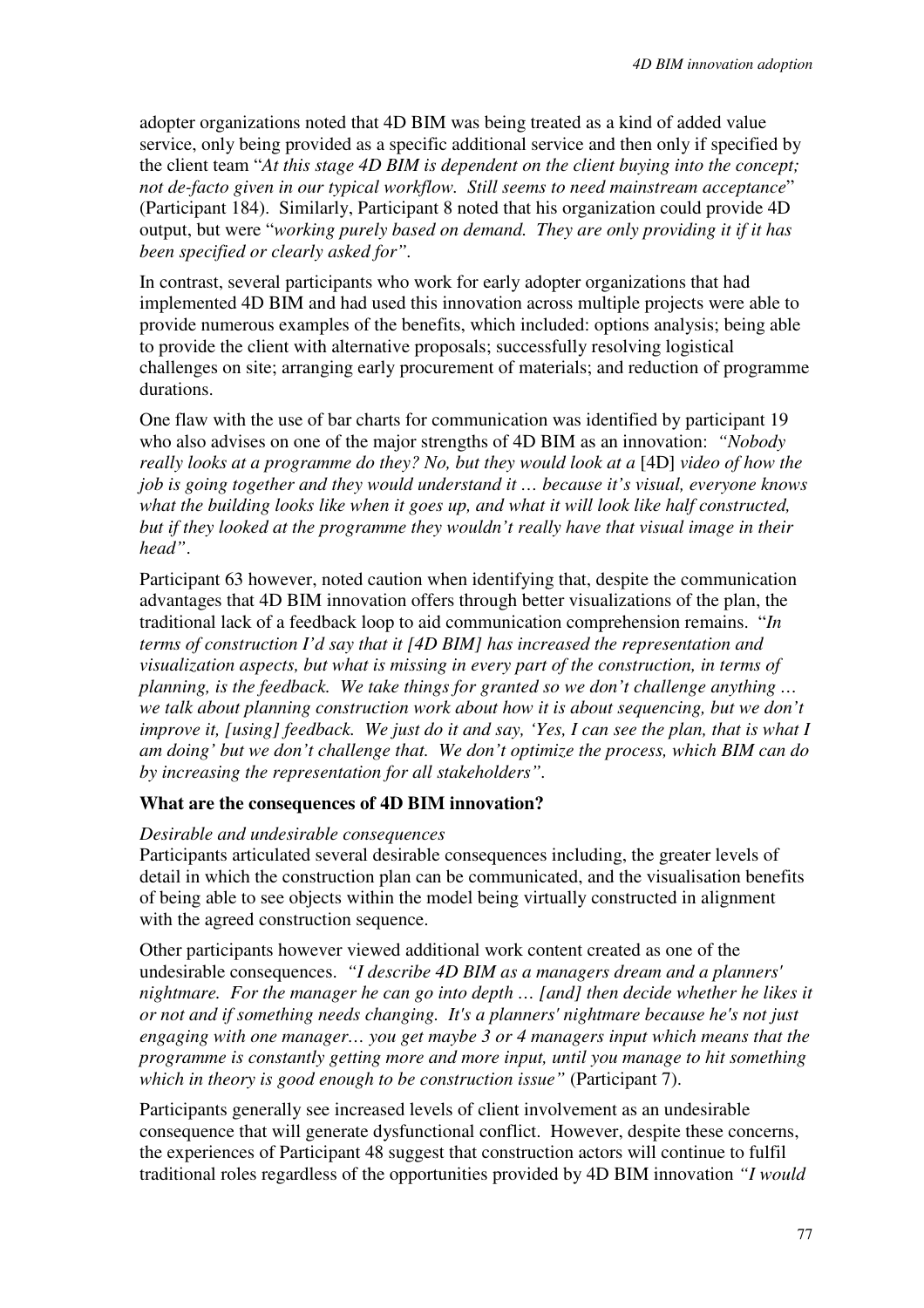*say so far we have had very little interrogation of our programmes at all and anything 4D that we have done. It purely seems to be viewed as a visual tool by the client and a pretty picture"*.

#### *Direct and indirect consequences*

Several participants discussed the direct consequences in relation to the benefits of 4D BIM addressed elsewhere in this work. Participant 41 however, articulated the rapid diffusion of this innovation in work winning environments as a direct consequence, *"I suppose the best thing is the take up of it and almost the fact that it is expected to be used during work winning now"*.

Indirect consequences related to being able to prove the benefits in order to justify use. The challenges of being able to quantify such outcomes were something considered by Participant 8 *"We are not at the stage of being able to measure benefits of it … I would say that once we have completed that learning curve, then we can start measuring output data and see if our output data has improved against our traditional output data".*

Participant 41 also suggested that the quality of the construction plan might be inferior to current methods used. "*There is an argument to say that when you hand drew a programme, before you committed it to paper, you were bloody sure that it was right… because the consequences of having to alter it, were laborious. Whereas now, people can just quickly knock up a bar chart, print it off, issue it, and not worry about if it is as accurate as it could be"*.

#### *Anticipated and unanticipated consequences*

Most participants however, believed that programme quality would increase as a result of the adoption of 4D BIM innovation particularly in terms of planning and sequencing the work, *"It has highlighted quite a few [incorrect] things within my logic that I have used on several jobs in that past and it has bettered my programmes and made them more workable"* (Participant 53).

Negative anticipated consequences were that contractors might lose out on available work as *"you would have more idea of what temporary works was needed by having 4D BIM … it might help with the pricing, but also you might put too much [money] in and possibly price yourself out"* (Participant 47).

Unanticipated consequences included aspects of process:

It has highlighted the culture I suppose, it has highlighted the way we do, the way we approach things … general working practices. Without being able to observe 4D BIM innovation, I suppose I wouldn't have identified this lack of feedback … I wouldn't readily have identified that, so it has allowed us to understand the problems that little bit better (Participant 63).

… and the current rate of diffusion:

There is definitely a demand there from the work winning side of things and we are having to move forward in order to delivery that really … It's been noticeable, it seems to be increasing pace all the time (Participant 41).

#### **Do you think the use of 4D BIM can help improve the time predictability of construction projects?**

Participants generally believe that some level of improvement to construction project time predictability can be achieved with the use of 4D BIM. *"4D allows you to be more accurate in your estimations, planning wise. It's better visually, people clearly understand it and grab the concepts and actually see what need to be done first rather than trying to work through a Gantt chart"* (Participant 11).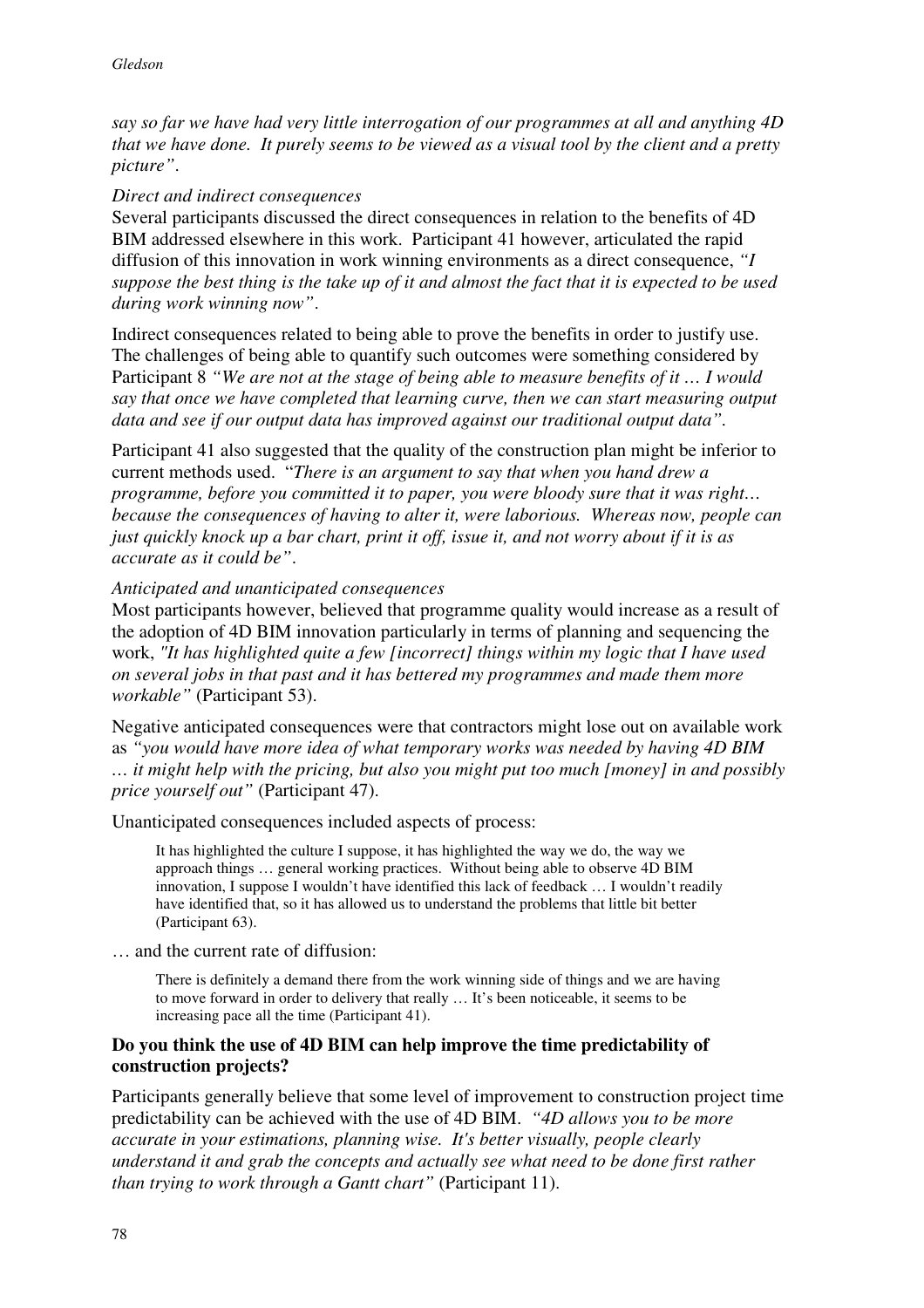Participant 8 argued the need for more reliable information to be available for the planning of construction activities and task durations in order for this increased level of accuracy to be realised. This participant identified that this could be achieved through the future capture of actual performance data and the re-use of this information to determine future task durations. *"I think, being able to feed output data back into the cloud would be a big help … being able to record your actual progress and then feed your actual progress back … download that data to your next program, should give you greater certainty in your durations"*.

Participants usually considered that predictability improvements could be gained by also altering other aspects of the project delivery process, such as increasing off-site periods in order to reduce on site periods. *"[For] time on site, I would say yes, the time overall from inception, I would say no. I think, [that] the time they spend producing models in the first place and the information within the models [will help]"* (Participant 53). Optimising project tendering and procurement practices to enable earlier involvement by constructors was also considered. *"I think using 4D BIM innovation in the design process phase … to visualise [the construction process] we would be able to improve, understand and optimise, potentially from the 'strategic definition' stage, however that is hindered by your typical procurement [arrangements] in terms of sequencing appointments"* (Participant 63).

The use of 4D BIM innovation in conjunction with greater use of other construction innovations such as pre-fabrication and modern methods of construction (MMC) was considered to be a more pragmatic method of improving construction project time predictability. *"I think it can help improve time predictability, but I'm not sure it can do it to the point where projects will be delivered 50% faster, certainly not on its own. I think the only way you [are] going to get it that much faster, is if you massively increase [the use of] offsite construction"* (Participant 8). In contrast, Participant 7 who has extensive use of 4D BIM innovation believed that his current project where 4D BIM is being used in conjunction with MMC whilst maximising the advantages of virtual prototyping would achieve the desired results. *"Yes I actually think the target is achievable … I believe an improvement of 50% faster is possible, certainly. From my experience with 4D in the last 5 or 6 years I definitely think its achievable, I think you may see it going even higher than that"*.

## **DISCUSSION**

Previous related quantitative research by Gledson (2015) found an increasing rate of 4D BIM adoption with the typical time lag between awareness and first use identified as being between 1.75 – 3.00 years. The ultimate aim of this supporting qualitative research was, to determine its effect, through exploration and prediction about the consequences of this innovation. 4D BIM can be considered to be a modular technological process-based innovation and the data reveals that the structure of the sector continues to impact upon the levels and types of innovations that are successfully realised. Only innovations that prove a good fit contextually and environmentally have a chance of adoptive, adaptive or replicative success (Dubois and Gadde, 2000; Walker, 2016). In this investigation, regardless of the timing of adoption, two adopter attitudes emerged, those who had adopted and absorbed 4D-planning methods irrespective of the will of external agencies, and those who provided 4D BIM only when required to (e.g. through client demand or expectation or job scale). Several benefits were articulated and recent increases in demand for 4D BIM were noted.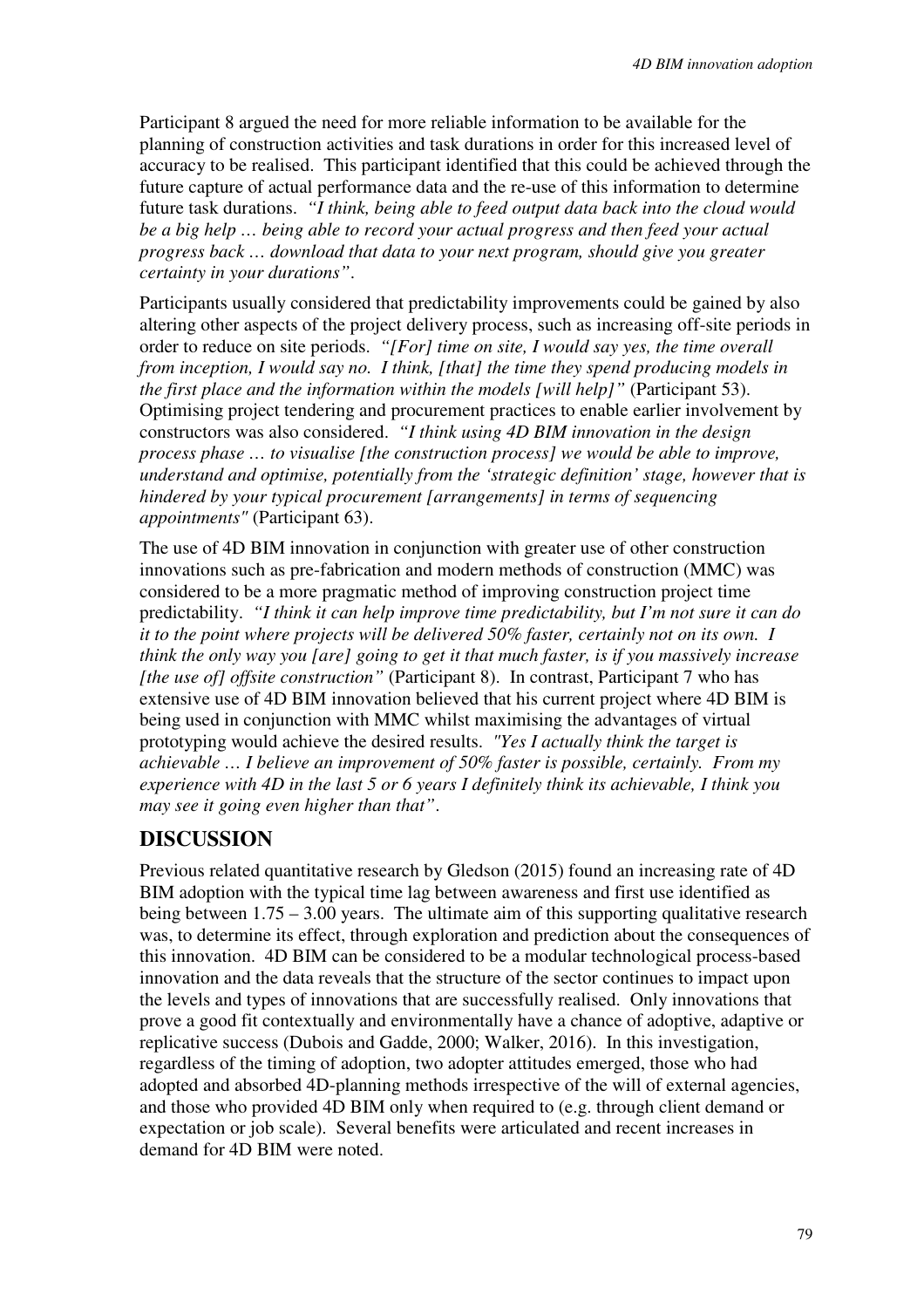The data show criticisms of current planning mediums and processes, but recognition of the likelihood that planning output created using 4D BIM methods should increase interrogation of the plan by project stakeholders by facilitating feedback loops. Increased engagement by construction team members is welcomed but additional efforts in exploring multiple alternative scenarios are a concern in terms of resource levels required to undertaking effective planning. Construction team interactions are seen as helping validate the plan resulting in increases in precision and detail that are also better communicated to the workforce with a resulting improvement in construction project time predictability and opportunities for potential time-savings. However, the prospect of input from external project stakeholders was not particularly welcomed: there was concerns that increased plan-transparency may result in negative interactions with the client team.

## **CONCLUSIONS**

4D BIM has been proposed as an innovation that can help improve the time predictability of construction projects, which is needed to help realize current UK Government strategic aspirations. There are always consequences of innovation adoption, but to date, there has been little in the way of research about such consequences. This work contributes by addressing three dimensions of consequence of 4D BIM innovation adoption: *desirable/undesirable* consequences, *direct/indirect* consequences and *anticipated/unanticipated* consequences.

The principal consequences of 4D BIM innovation adoption are the opportunities afforded by the facilitation of feedback loops to further reduce transactional distance within plan communication; the associated potential increases in planning effort needed because of resultant additional interactions with construction team or client team members; the increases in the quality and validity of the plan produced; and an obvious client demand for this planning output experienced in front end work winning situations.

Respondents considered that while use of 4D BIM is expected to facilitate some improvements in construction project time predictability, targeted efforts across a range of other more familiar areas (such as better quality production information; allocation of appropriate pre-construction periods, and greater use of modern methods of construction) can also help address the time predictability problem. Future research efforts focusing on the capture and use of as-built performance data to prove the benefits and further justify the use of 4D BIM innovation would be welcomed.

## **REFERENCES**

- Barrett, S (2002) Overcoming transactional distance as a barrier to effective communication over the internet. *International Education Journal*, 3(4), 34-42.
- Brewer, G and Gajendran, T (2012) Attitudes, behaviours and the transmission of cultural traits: Impacts on ICT/BIM use in a project team. *Construction Innovation: Information, Process, Management*, **12**(2), 198-215.
- Davies, R and Harty, C (2013) Implementing 'Site BIM': A case study of ICT innovation on a large hospital project. *Automation in Construction*, **30**, 15-24.
- Dawood, N (2010) Development of 4D-based performance indicators in construction industry. *Engineering, Construction and Architectural Management*, **17**(2), 210-230.
- Demian, P and Walters, D (2014) The advantages of information management through building information modelling. *Construction Management and Economics*, **32**(12), 1153-1165.
- Dubois, A and Gadde, L-E (2000) Supply strategy and network effects: Purchasing behaviour in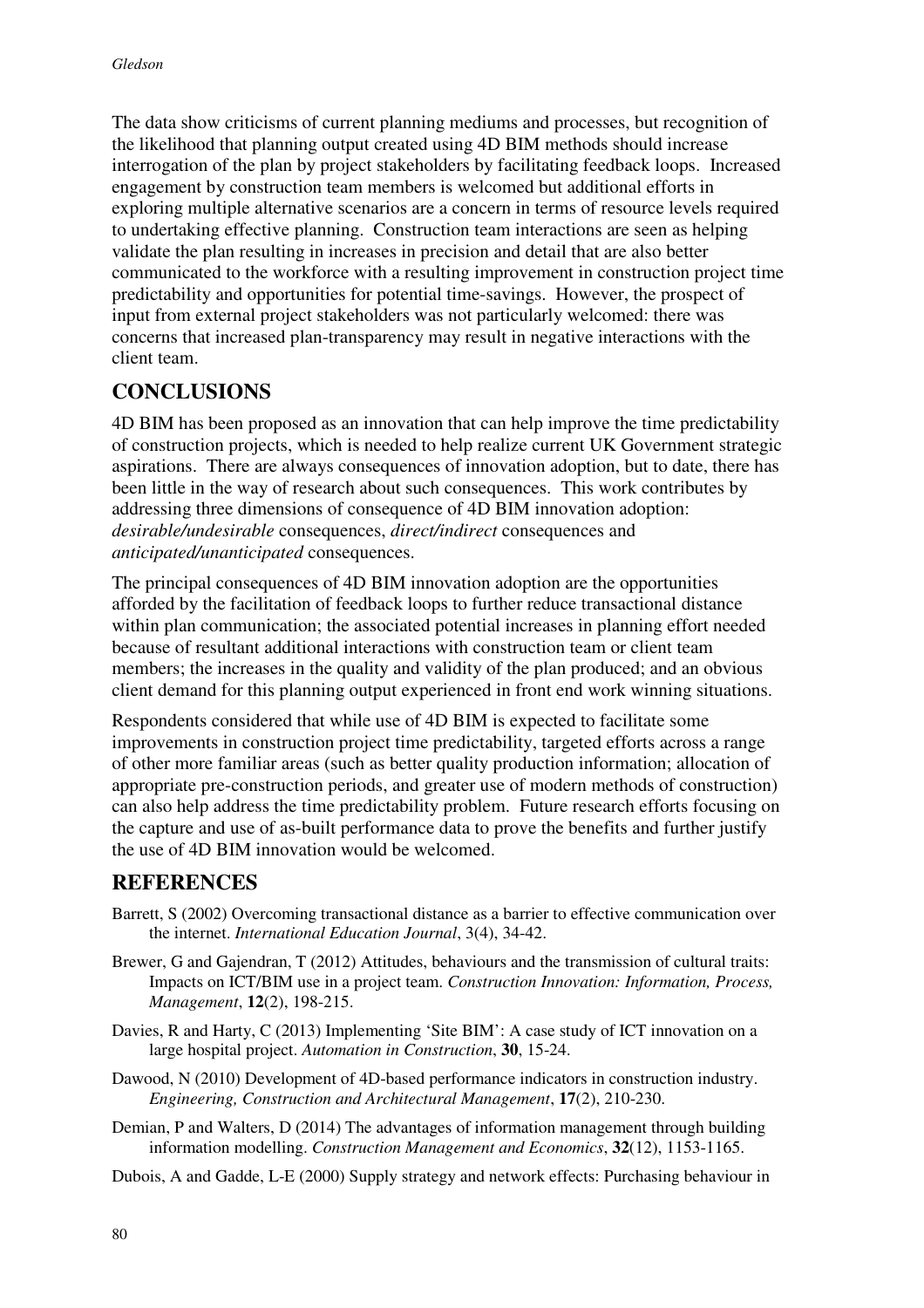the construction industry. *European Journal of Purchasing and Supply Management*, 6(3-4), 207-215.

- Dubois, A and Gadde, L-E (2002) The construction industry as a loosely coupled system: Implications for productivity and innovation. *Construction Management and Economics*, 20(7), 621-631.
- Emmitt, S (2010) *Managing interdisciplinary projects: A primer for architecture, engineering and construction*. Abingdon, Oxon: Spon Press.
- Gambatese, J A and Hallowell, M (2011) Enabling and measuring innovation in the construction industry. *Construction Management and Economics*, **29**(6), 553-567.
- Gledson, B (2015) Investigating the diffusion of 4D BIM Innovation. *In*: Raiden, A and Aboagye-Nimo, E (Eds) *Proceedings 31st Annual ARCOM Conference, 7-9 September 2015, Lincoln, UK*. Association of Researchers in Construction Management, 651-660.
- Gledson, B.J (2016) Hybrid project delivery processes observed in constructor BIM innovation adoption. *Construction Innovation*, **16**(2), 229-246.
- Gledson, B.J and Greenwood, D (2014) The implementation and use of 4D BIM and virtual construction. *In*: A Raiden and E Aboagye-Nimo (Eds.) *Proceedings 30th Annual ARCOM Conference, 1-3 September 2014, Portsmouth, UK*. Association of Researchers in Construction Management, 673-82.
- Gledson, B J and Greenwood, D J (2016) Surveying the extent and use of 4D BIM in the UK. *Journal of Information Technology in Construction (ITcon)*, 21(April), 57-71.
- Greenwood, D and Gledson, B J (2012) The efficient scheduling of resources in engineering construction projects: Reflections on a case study from Iran. *Construction Management and Economics*, **30**(8), 687-695.
- Harty, C (2005) Innovation in construction: A sociology of technology approach. *Building Research and Information*, **33**(6), 512-522.
- Heesom, D and Mahdjoubi, L (2004) Trends of 4D CAD applications for construction planning. *Construction Management and Economics*, **22**(2), 171-182.
- HM Government (2013) *Construction 2025 Industrial Strategy: government and industry in partnership* Available from http://www.bis.gov.uk/assets/biscore/innovation/docs/b/12- 1327-building-information-modelling.pdf.
- Kensek, K M (2014) *Building information modelling*. London: Routledge.
- Koskela, L and Vrijhoef, R (2001) Is the current theory of construction a hindrance to innovation? *Building Research and Information*, **29**(3), 197-207.
- Liston, K, Fischer, M and Winograd, T (2001) Focused sharing of information for multidisciplinary decision making by project teams. *ITcon*, **6**, 69-82.
- Mahalingam, A, Kashyap, R and Mahajan, C (2010) An evaluation of the applicability of 4D CAD on construction projects. *Automation in Construction*, **19**(2), 148-159.
- Moore, M (1993), Theory of transactional distance. *In*: D Keegan (Ed.) *Theoretical Principles of Distance Education*. New York, NY: Routledge.
- Reichstein, T, Salter, A J and Gann, D M (2005) Last among equals: a comparison of innovation in construction, services and manufacturing in the UK. *Construction Management and Economics*, 23(6), 631-644.
- Rogers, E. (2003), *Diffusion of Innovations 5th Edition*. New York, NY: Free Press, Simon and Schuster.
- Slaughter, E (1998), Models of construction innovation. *Journal of Construction Engineering and Management*. 124(3), 226-231.